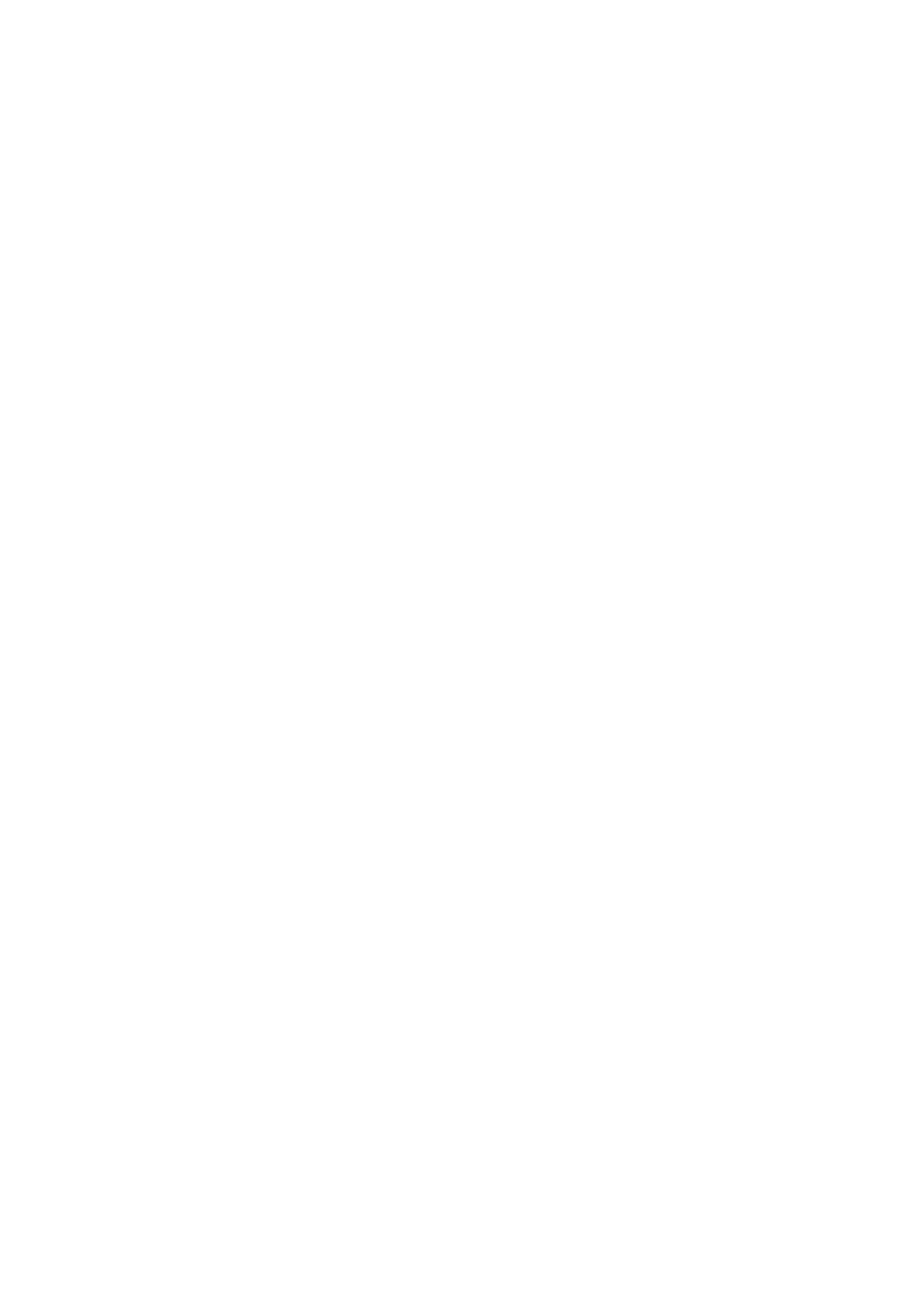

## **DRAFT WASTE MANAGEMENT (AMENDMENT No. 2) (JERSEY) REGULATIONS 201-**

#### **REPORT**

This reports sets out the proposals to amend the Waste Management (Jersey) Law 2005.

The Waste Management (Jersey) Law 2005 ("the Law") came fully into force in 2007. The Law was enacted in order to allow the United Kingdom to extend its ratification of the Basel Convention on the Control of Transboundary Movements of Hazardous Wastes and their Disposal ("the Convention") to Jersey, which occurred in 2007. The Convention obliges parties to take measures to ensure the environmentally sound management of hazardous or other wastes. The Law therefore regulates the transboundary movement of wastes, as well as creating a regulatory licensing regime for waste management activities within Jersey.

The definitions of recovery and disposal operations are set out in the Law within Article 1 and Schedule 1 and are derived from the Convention.

Schedule 1, Part 1 defines disposal operations. One such disposal operation is *D10 Incineration on land*. Schedule 1, Part 2 defines recovery operations. One such recovery operation is *R1 Use as a fuel (other than in direct incineration) or other means to generate energy*.

The European definition of the recovery operation R1 is defined in the updated Annex II of the Waste Framework Directive 2008/98/EC ("the EC directive") as: *R1 Use principally as a fuel or other means to generate energy*. The definition includes incineration facilities processing municipal solid waste only where the energy efficiency is equal to or exceeds a threshold using a specific calculation.

The Draft Waste Management (Amendment No. 2) (Jersey) Regulations 201- ("the draft Regulations") will amend the R1 definition in the Law to match the definition and the energy efficiency calculation in the EC directive.

This allows waste incineration activities in Jersey, for example, the Energy from Waste Plant at La Collette, to be defined as a recovery activity R1 where they meet or exceed the energy efficiency threshold. This will also allow the Plant to be compared with similar plants in the UK and Europe.

For clarity, the change in the recovery definition proposed will not allow waste to be imported from other jurisdictions. The importation of waste from other jurisdictions will not proceed until the principle of waste importation has been discussed and approved by the States Assembly as required by proposition [P.17/2010.](http://www.statesassembly.gov.je/AssemblyPropositions/2010/23442-30147-1722010.pdf) The change in the recovery definition proposed will therefore enable the importation of waste into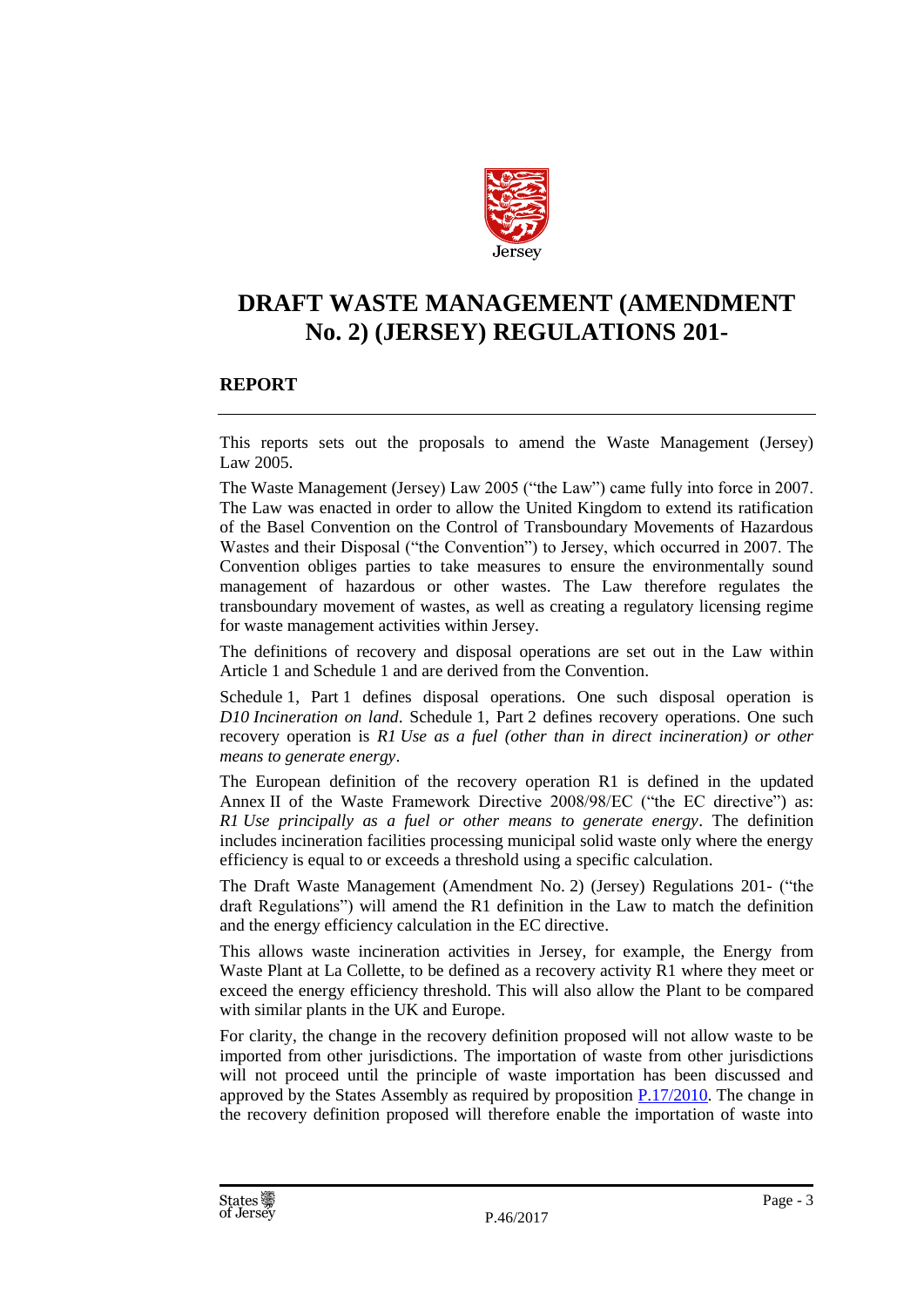Jersey from other jurisdictions for incineration in the Energy from Waste Plant at La Collette if approved by the States Assembly. This is because –

- If Jersey's waste plant is not capable of being defined as a recovery activity, it can only be defined as a disposal activity. The Waste Management (Jersey) Law 2005, Schedule 8, Part 3, The Standard Control Procedure for Import, paragraph 4(e) requires that the Minister for the Environment **must object** to the movement, if the import is for disposal and the Minister considers that the waste can be disposed of within the country of dispatch in a manner that is effective and environmentally sound.
- Jurisdictions importing waste to Jersey will want waste to be sent to a facility that can be defined as a recovery activity. Waste strategies of jurisdictions generally want to show that their waste is moved further up the waste hierarchy (where recovery activities are preferable to disposal activities).
- Movements of waste within and into Europe are subject to the prior written notification and informed consent procedures under the Waste Shipment Regulations (EC/1013/2006), which implement the requirements of the Basel Convention. This is implemented in Jersey by the Waste Management (Jersey) Law 2005. EC law permits the movement of waste to energy from waste facilities which are energy-efficient and defined as R1 recovery operations. The proposed changes will enable a policy comparison with Europe.

Articles 26 and 28 of, and Schedule 11 to, the Law were amended by the Waste Management (Amendment) (Jersey) Regulations 2012 ("the 2012 Regulations").

The amendments made to Article 26 of the Law by the 2012 Regulations set out the information that constitutes evidence that land will be lawfully used for the purpose of waste management activities to be covered by a waste management licence.

The amendments made to Article 28 of, and Schedule 11 to, the Law by the 2012 Regulations were concerned with the continuing lawful use of land for waste management activities. Specifically, Article 28(1) of the Law provides that it is a condition of every waste management licence that the licensee must not carry on waste management activities on any land that he or she may not *for the time being lawfully use* for that purpose. The 2012 Regulations inserted Article 28(1A) of, and paragraph 6(1A) of Schedule 11 to, the Law to specify the evidence that may be used to show this condition is being fulfilled. However, an ambiguity in the drafting of these new provisions has since been identified. Specifically, while they make it clear that evidence of the continuous use of land beginning prior to 1st April 1965 is evidence of lawful use *for the time being*, they do not make it clear that evidence that planning permission that has been granted *and implemented* is also evidence of such lawful use, as should be the case.

The draft Regulations seek to amend the relevant provisions of the Law so as to remove this ambiguity. The opportunity is also taken to clarify that the provisions apply to corporate entities as well as individual persons.

#### **Collective responsibility under Standing Order 21(3A)**

The Council of Ministers has a single policy position on this proposition, and as such, all Ministers, and the Assistant Ministers for the Environment, are bound by the principle of collective responsibility to support the proposition, as outlined in the Code of Conduct and Practice for Ministers and Assistant Ministers [\(R.11/2015](http://www.statesassembly.gov.je/AssemblyReports/2015/R.11-2015.pdf) refers).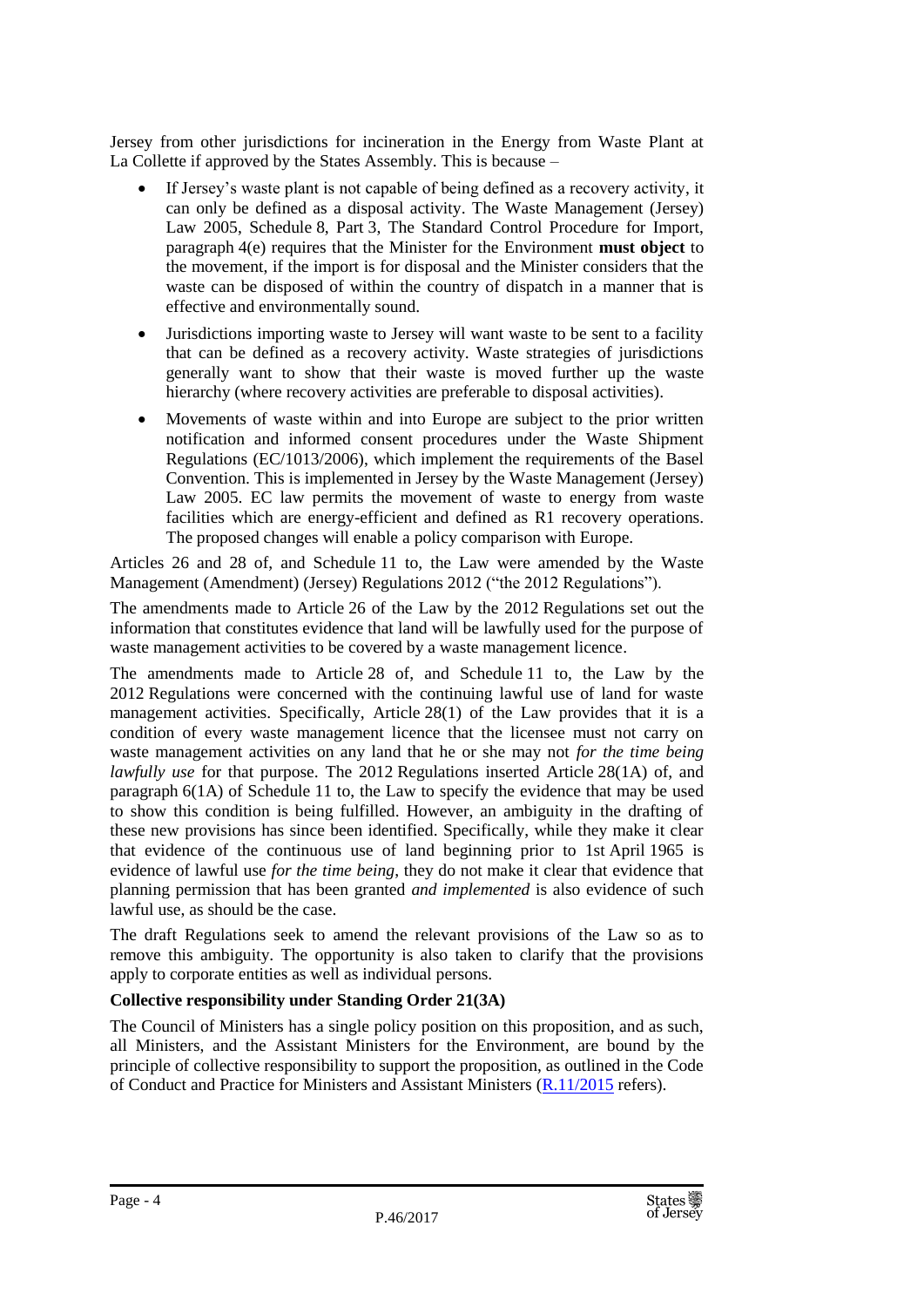#### **Financial and manpower implications**

There are no financial implications for the States arising from the adoption of the draft Regulations, and they will be implemented without any change to the current manpower levels.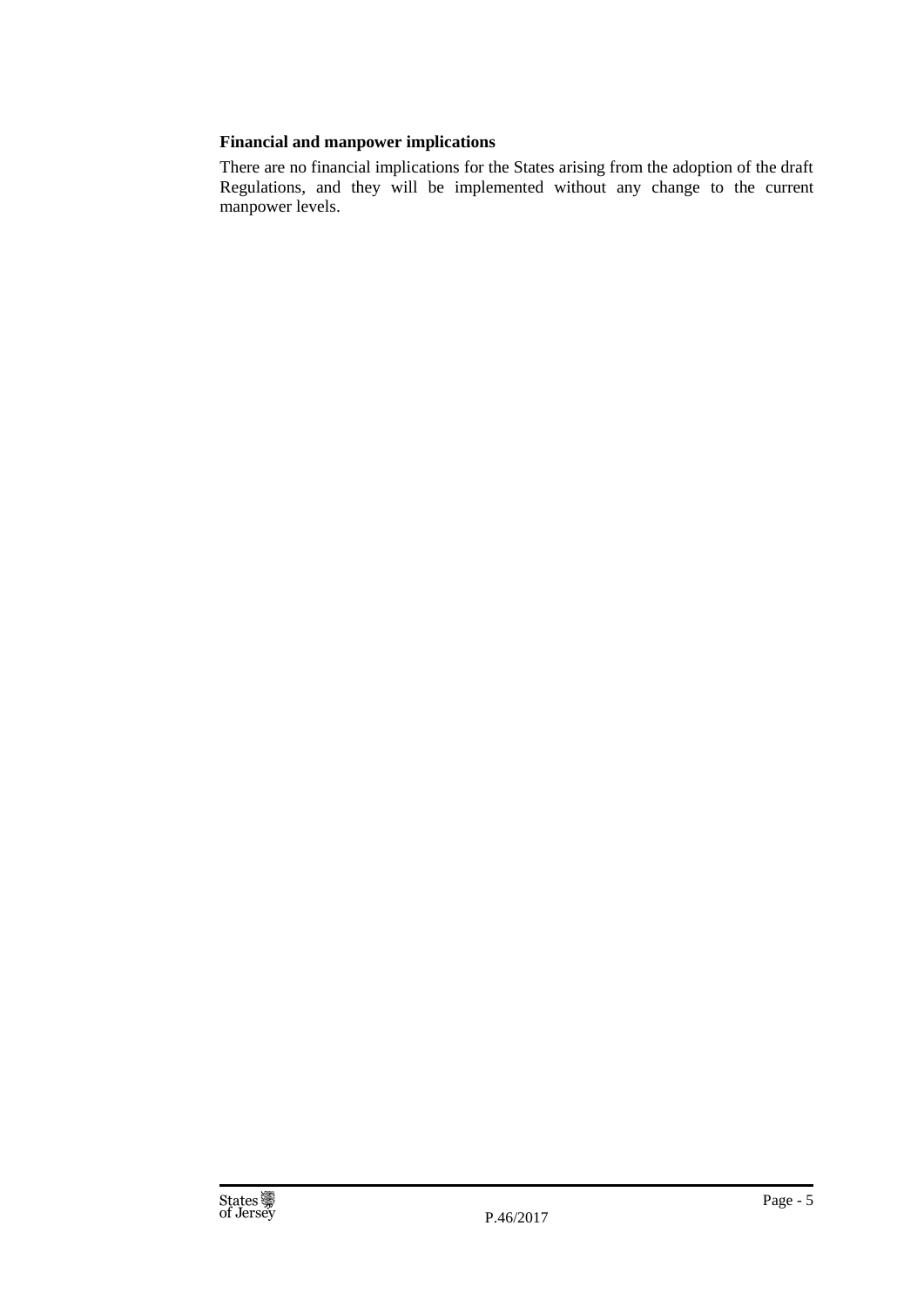#### **Explanatory Note**

These Regulations amend the Waste Management (Jersey) Law 2005 (the "principal Law" as defined in *Regulation 1*).

Article 28(1) of the principal Law provides that it is a condition of every waste management licence that the licensee must not carry on activities in respect of controlled waste (within the meaning of Article 2 of the principal Law) in relation to which the licence relates (i.e. "controlled waste activities"), on any land that he or she may not for the time being lawfully use for that purpose.

The effect of the amendments in *Part 1* of these Regulations would clarify the circumstances in which land can be lawfully used for the purpose of carrying on controlled waste activities.

*Regulation 2* amends Article 26 of the principal Law as a consequence of the substituted Article 28(1A) (as substituted by *Regulation 3(b)*) which clarifies the expression "for the time being lawfully use". The amendment under *Regulation 2* reorders the provisions contained in Article  $26(3)(a)$  and (b) so that the evidence required to support an application for a waste management licence is aligned with the order of the provisions contained in substituted Article 28(1A). The opportunity is also taken to clarify that a proposed transferee of a waste management licence is subject to the same evidence requirements as are imposed on an applicant for a waste management licence (see *Regulation 2(b)* and *(c)*).

*Regulation 3* amends Article 28(1A) of the principal Law the effect of which is to clarify what constitutes the lawful use of land by a licensee for the purpose of carrying on controlled waste activities. For example, if the licensee is using the land in accordance with planning permission granted for the purpose of the carrying on the controlled waste activity, or the licensee is occupying the land with the land owner's permission for the purposes of carrying on the controlled waste activity, then those circumstances would constitute lawful use of the land. The opportunity is also taken to make a minor amendment the effect of which is to provide that a licensee may be a corporate body or an individual person (see *Regulation 3(a)*).

*Regulation 4* makes analogous amendments to those set out in *Regulation 3*, to paragraph 6 of Schedule 11 to the principal Law which makes provision about the conditions that apply to a waste management certificate issued by the Minister for the Environment (where he or she is acting as a waste operator).

*Regulation 5* amends Part 2 of Schedule 1 to the principal Law so as to alter the description in R1 of what constitutes a waste recovery operation. The amended description means that a recovery operation is one where waste is recovered for use principally as a fuel, including use in an incineration facility which meets all of the energy efficiency requirements set out in the Framework Directive (within the meaning of Article 1(1) of the principal Law), so as to generate energy.

*Regulation 6* sets out the title of these Regulations and provides that they will come into force 7 days after they are made.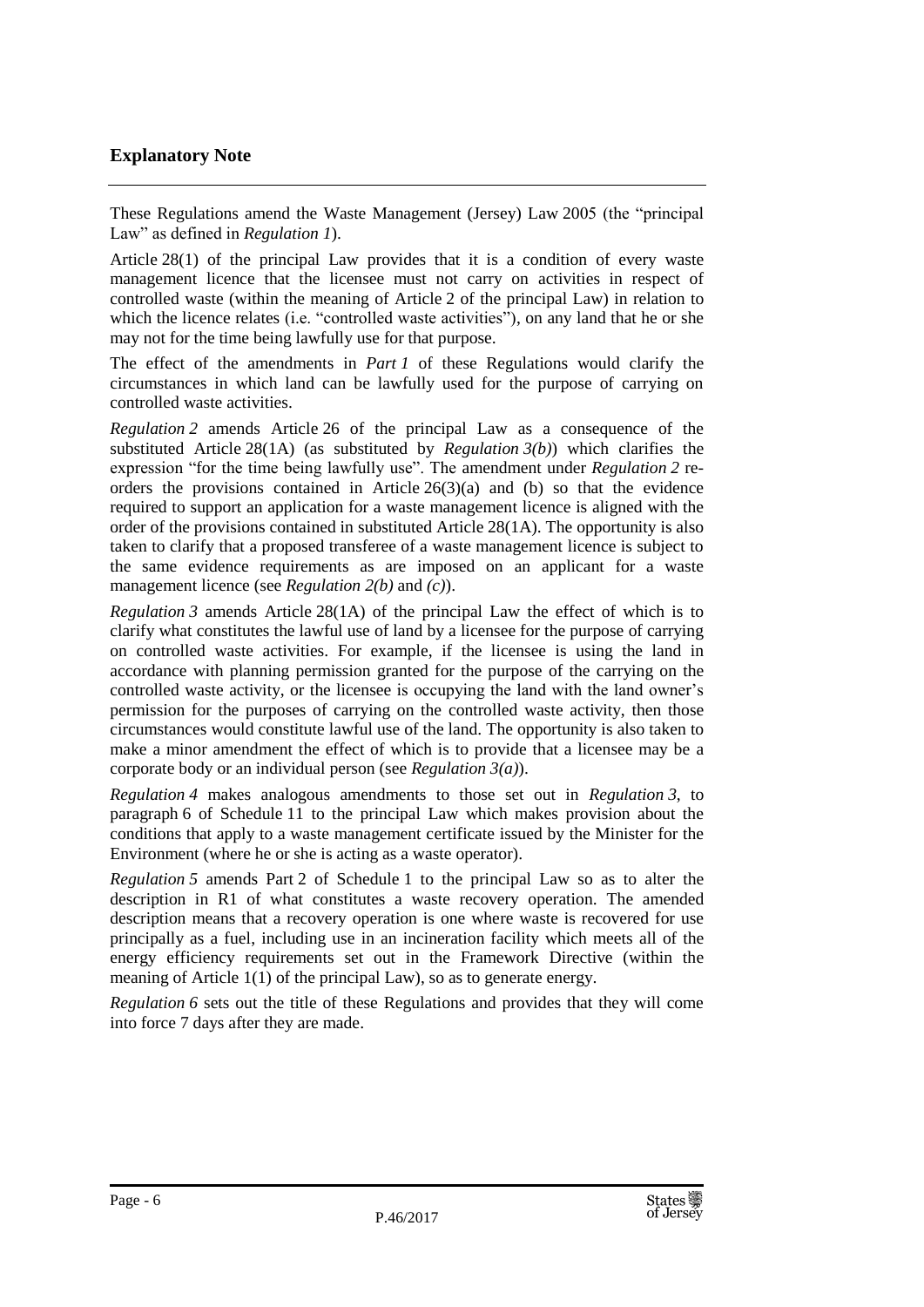

## **DRAFT WASTE MANAGEMENT (AMENDMENT No. 2) (JERSEY) REGULATIONS 201-**

### **Arrangement**

|                                    | <b>Regulation</b>                          |      |
|------------------------------------|--------------------------------------------|------|
| 1                                  |                                            |      |
| <b>PART 1</b>                      |                                            | 9    |
|                                    | WASTE MANAGEMENT LICENCES AND CERTIFICATES | 9    |
| 2                                  |                                            |      |
| 3                                  |                                            |      |
| 4                                  |                                            |      |
| PART <sub>2</sub>                  |                                            | 11   |
| DESCRIPTION OF RECOVERY OPERATIONS |                                            | 11   |
| $\overline{5}$                     |                                            | 11   |
| PART <sub>3</sub>                  |                                            | 11   |
| <b>CLOSING</b>                     |                                            | 11   |
| 6                                  |                                            | . 11 |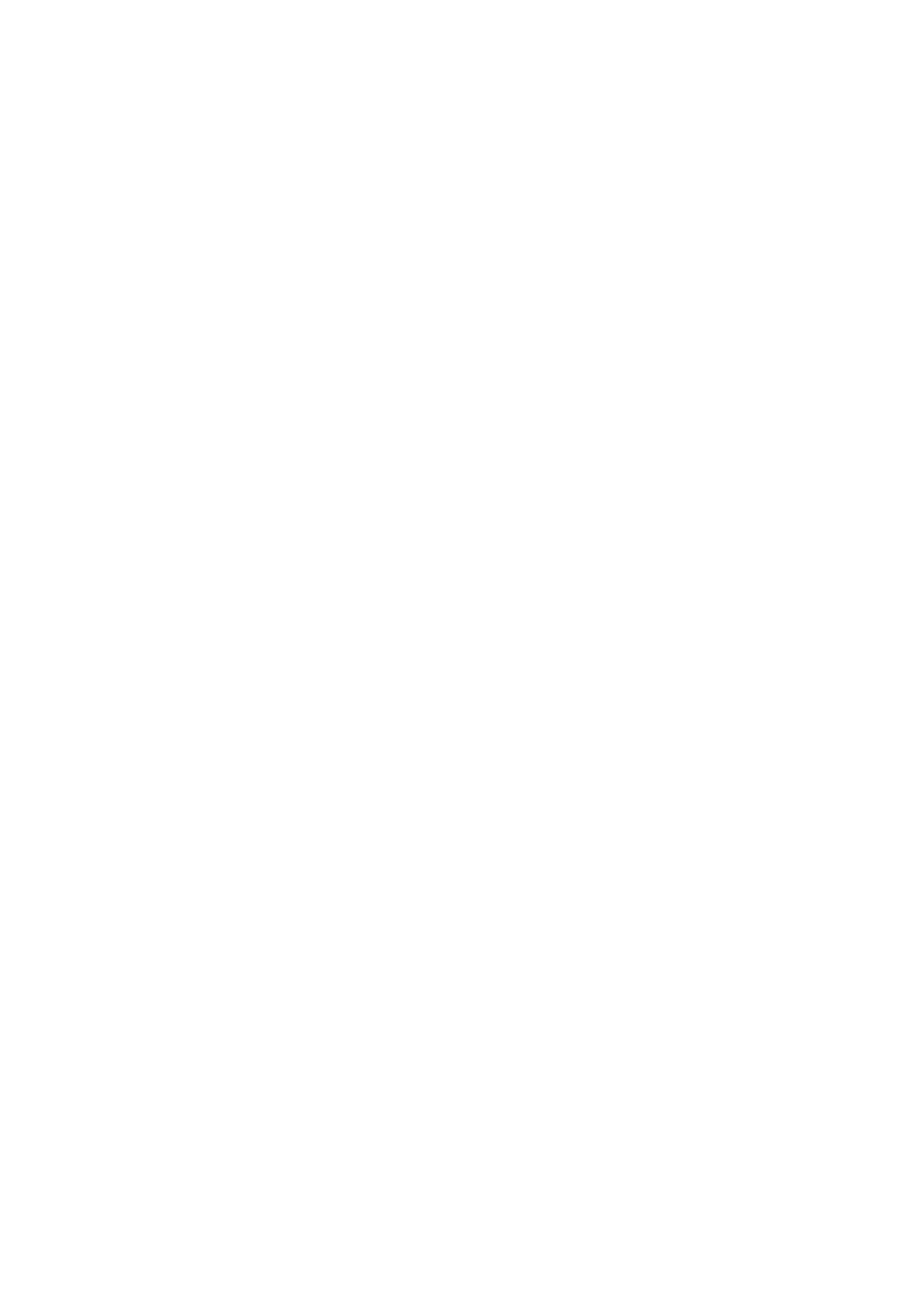

## **DRAFT WASTE MANAGEMENT (AMENDMENT No. 2) (JERSEY) REGULATIONS 201-**

*Made [date to be inserted] Coming into force [date to be inserted]*

**THE STATES**, in pursuance of Articles 107, 108 and 110 of the Waste Management (Jersey) Law  $2005<sup>1</sup>$  and Article  $2(2)$  of the European Union Legislation (Implementation) (Jersey) Law 2014<sup>2</sup> , have made the following Regulations –

#### <span id="page-8-0"></span>**1 Interpretation**

<span id="page-8-1"></span>In these Regulations, "principal Law" means the Waste Management (Jersey) Law 2005<sup>3</sup>.

#### **PART 1**

#### WASTE MANAGEMENT LICENCES AND CERTIFICATES

#### <span id="page-8-3"></span><span id="page-8-2"></span>**2 Article 26 amended**

In Article 26 of the principal Law –

- (a) in paragraph (3), for sub-paragraphs (a) and (b) there are substituted the following sub-paragraphs –
	- "(a) that the applicant has the land-owner's consent to occupy the land for the purposes of the activity to which the application relates; and
	- (b) of planning permission (where required) as described in paragraph (2)(a) or of continuous use as described in paragraph  $(2)(b)$ .";
- (b) in paragraph (4), for sub-paragraph (b) there is substituted the following sub-paragraph –
	- "(b) the proposed transferee shall produce in support of the application such evidence as would be required of an applicant for the grant of a waste management licence.";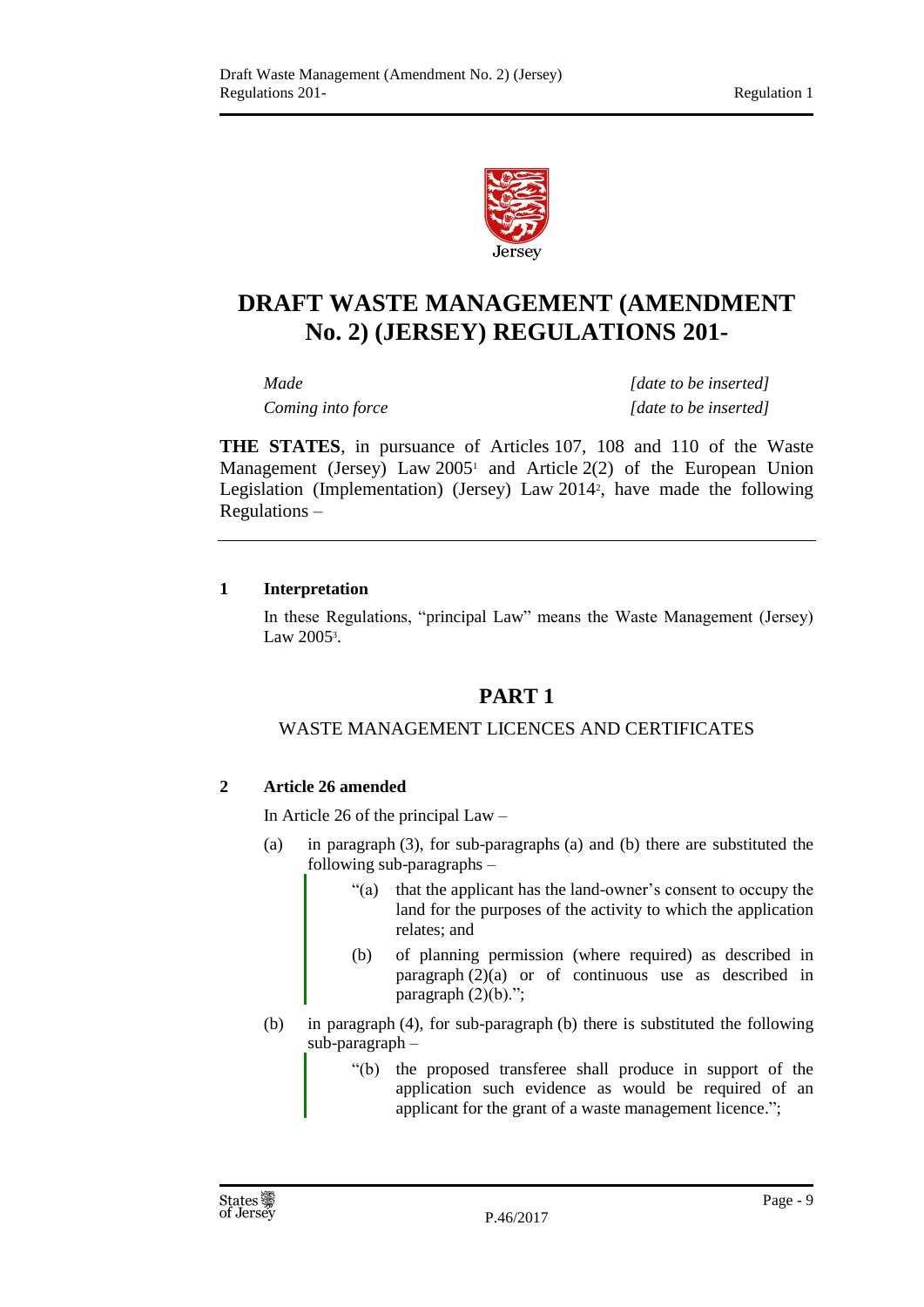(c) in paragraph (5), for the words "and documents that have" there are substituted the words "that has".

#### <span id="page-9-0"></span>**3 Article 28 amended**

In Article 28 of the principal Law –

- (a) in paragraph (1), for the words "he or she" there are substituted the words "the licensee";
- (b) for paragraph  $(1A)$  there is substituted the following paragraph
	- "(1A) For the purposes of fulfilling the condition specified in paragraph (1), land is for the time being lawfully used for the purpose of carrying on the activity to which the licence relates in the following cases –
		- (a) where the land is owned by the licensee
			- (i) the licensee is using that land in accordance with planning permission granted (where required) for the purpose of carrying on the activity to which the licence relates, or
			- (ii) the licensee is continuing to carry on the activity to which the licence relates, on land in respect of which that activity has been carried on prior to 1st April 1965 and has continued to be carried on (without a break) since that date; or
		- (b) where the land is not owned by the licensee
			- (i) the licensee is, with the land-owner's consent, occupying that land for the purpose of carrying on the activity to which the licence relates, and
			- (ii) the licensee is using that land in accordance with planning permission as described in paragraph (1A)(a)(i), or
			- (iii) the licensee is continuing to carry on the activity to which the licence relates as described in paragraph  $(1A)(a)(ii)$ .".

#### <span id="page-9-1"></span>**4 Schedule 11 amended**

In paragraph 6 of Schedule 11 to the principal Law, for sub-paragraph (1A) there is substituted the following sub-paragraph –

- "(1A) For the purposes of fulfilling the condition specified in subparagraph (1), land is being lawfully used for the purpose of carrying on the activity to which the certificate relates in the following cases –
	- (a) where the land is owned by the Public of the Island
		- (i) the Minister is using that land in accordance with planning permission granted (where required) for the purpose of carrying on the activity to which the certificate relates, or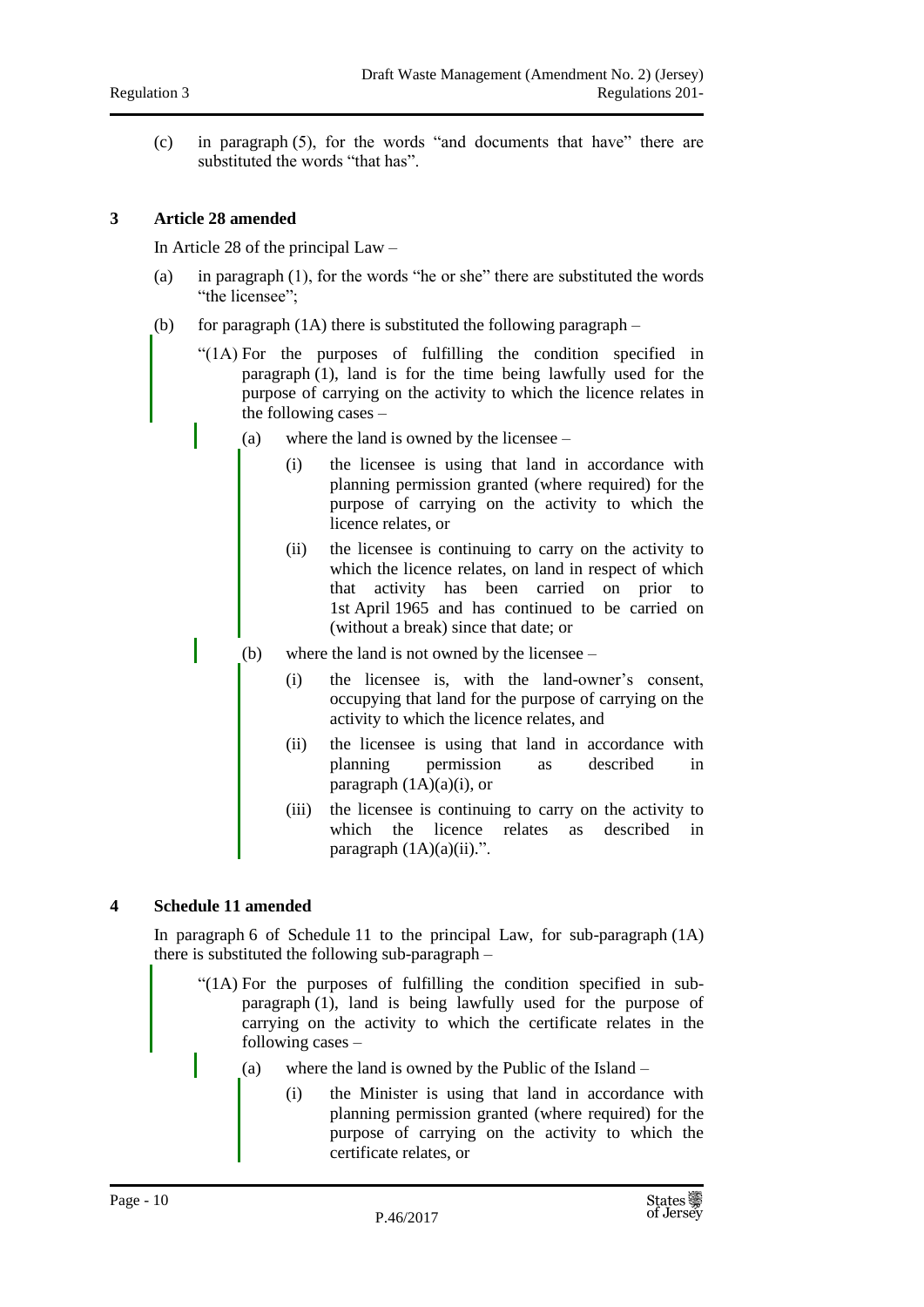- (ii) the Minister is continuing to carry on the activity to which certificate relates, on land in respect of which that activity has been carried on prior to 1st April 1965 and has continued to be carried on (without a break) since that date;
- (b) where the land is not owned by the Public of the Island
	- (i) the Minister is, with the land-owner's consent, occupying that land for the purpose of carrying on the activity to which the certificate relates, and
	- (ii) the Minister is using that land in accordance with planning permission as described in subparagraph  $(1A)(a)(i)$ , or
	- (iii) the Minister is continuing to carry on the activity to which the certificate relates as described in subparagraph  $(1A)(a)(ii)$ .".

#### **PART 2**

#### DESCRIPTION OF RECOVERY OPERATIONS

#### <span id="page-10-2"></span><span id="page-10-1"></span><span id="page-10-0"></span>**5 Schedule 1 amended**

In Part 2 (Recovery Operations) of Schedule 1 to the principal Law, for the recovery operation numbered R1 there is substituted the following recovery operation –

"R1 Use principally as a fuel or other means to generate energy, which includes use in an incineration facility that meets all of the requirements described in the footnote to the recovery operation numbered R1 in Annex II to the Waste Framework Directive, as amended from time to time, including in particular the requirements in that footnote as to energy efficiency.".

#### **PART 3**

#### CLOSING

#### <span id="page-10-5"></span><span id="page-10-4"></span><span id="page-10-3"></span>**6 Citation and commencement**

These Regulations may be cited as the Waste Management (Amendment No. 2) (Jersey) Regulations 201- and shall come into force 7 days after the day they are made.